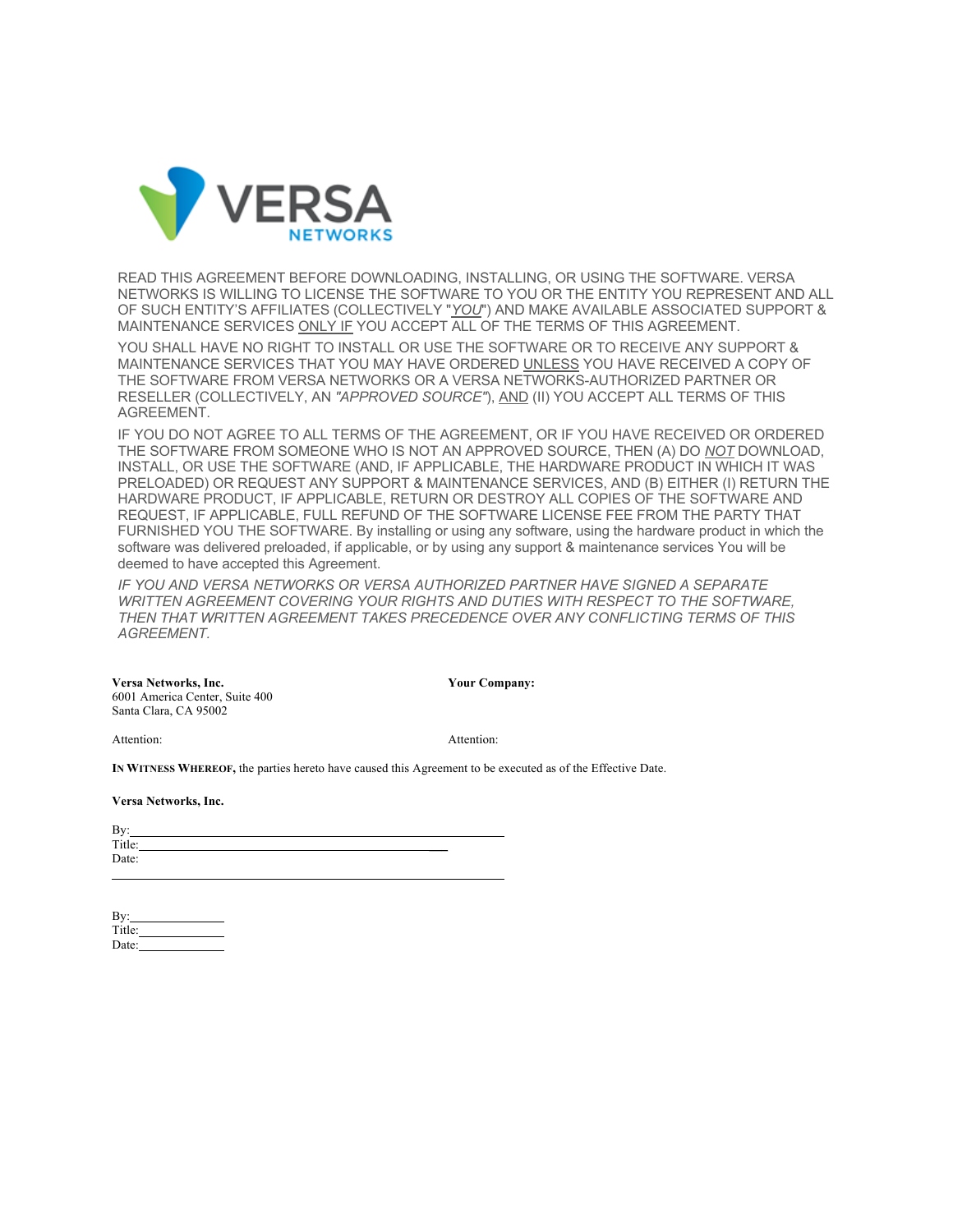# **END USER LICENSE AGREEMENT for TITAN**

This Versa Networks Titan End User License Agreement ("Agreement") governs Your rights and duties with respect to the Software. Capitalized terms used in this Agreement are defined in Section 26 (Definitions).

# **1. License Grant.**

a. When You purchase or rightfully receive a license to a Versa product, Versa grants You a worldwide, nonexclusive, non-transferrable right to install and use that Product for the term stated that you have purchased for.

b. Versa Titan Product, as well as Versa FlexVNF, V.Director, V.Analytics use may not exceed the scope or quantity of the units of product that You purchased,

c. You may install and use the Smart-Phone Software on any device that supports it

d. FlexVNF comes preinstalled on the Hardware Appliance you purchased.

# **2. Licensing Model.**

Software offered by Versa for Titan comes with programmatic license enforcement. It is Your responsibility to purchase the right License Tier.

In the case of private Titan instances, it is Your responsibility to report Your usage to Versa on a quarterly basis. Versa reserves the right to verify Proof of Entitlement and corresponding Software usage as defined in the following sections.

# **3. Term of License.**

a. Subscription License. If Your Titan license is a Subscription License (see Section 5 below), then the term of the Subscription Licenses shall be 12 months, 36 months or 60 months as per referenced in Your Purchase Order. The term of Your Subscription License is subject to the actions and status as defined in Section 5 (Subscription License).

b. Start Date. Unless Your commercial agreement directly with Versa states otherwise, Your Subscription Start Date will be ninety (90) days from the date of Your Purchase Order. If you are providing a Managed Service, the Start Date will be upon activation of your customer.

# **4. License Metric Definitions:**

a. **Versa Titan Service Instance** – Versa Titan is a cloud-based Service offering which includes its management portal and ecommerce suite to provide fixed, well-defined, self-managed connectivity and security service options. You, as our customer, are expected to choose from the pre-defined Versa Titan Service Tiers for each Hardware appliance and the duration of the service. As your Versa Titan Service instances get activated, each subscription gets recorded by the Titan management software with details such as You as the customer name, Appliance Name, Service Tier, Hardware Appliance type and Subscription Duration and each subscription is tracked accordingly.

b. **Versa Titan Service Tier** – Unique set of features deployed on a specific FlexVNF instance designate a Versa Titan Service Tier. You are expected to select the right Service Tier based on your needs. Versa Titan tracks the specific Service Tier instance using a unique Appliance-ID. You are entitled to configure features within the Service Tier as allowed by each Service Tier scope. At any given time you can Upgrade your Titan Service Tier.

c. **Versa Titan Service Bandwidth** – As part of Versa Titan offering, You are entitled to use the maximum capacity of the appliance that FlexVNF software comes preloaded with. Versa Titan software tracks the WAN bandwidth used and it can report to you to help you manage your service capacity accordingly so that if you can manage your setup's capacity accordingly.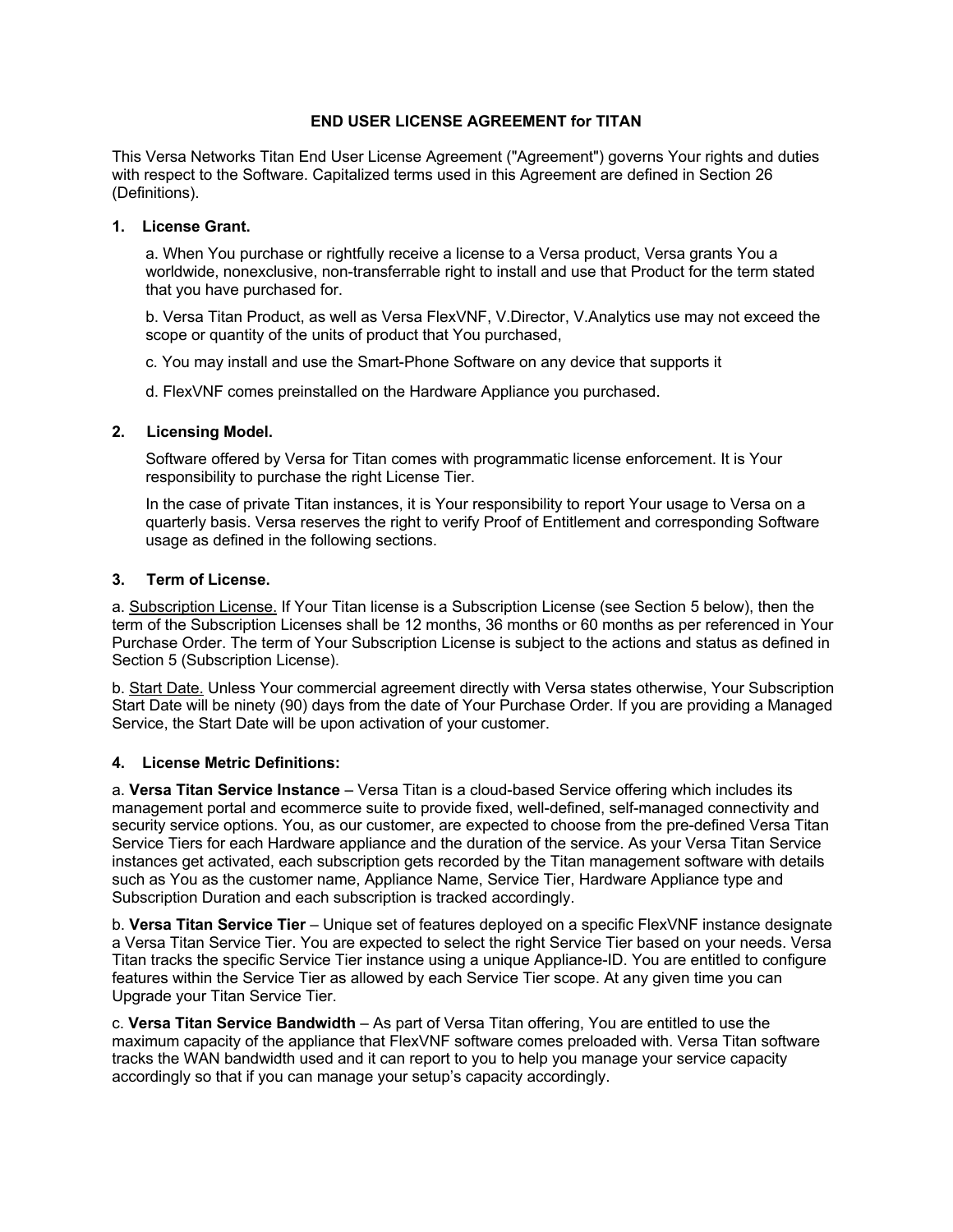d. **Versa Titan Hardware** - FlexVNF for Versa Titan is only supported on Versa Cloud Services Gateway Series (CSG) hardware appliances. CSG platforms come preloaded with FlexVNF software. Each appliance needs to be purchased or leased from Versa or Versa Authorized Channel partner for Titan. Once activated, each Appliance gets represented with a unique Appliance-ID within the software.

e. **Versa Titan Service Duration** – You are entitled for the Versa Titan Service for the duration of the subscription you have chosen. At any given time, you can extend your subscription. Prior to subscription duration end, Versa Titan software will remind you of the upcoming service deadline and you will be expected to renew your subscription. If you do not renew your subscription, after a grace period of 30 days, your subscription will be terminated.

f. License Metrics are defined in Section 4 above unless Your other forms of License Metrics in Your MPA states otherwise. Other forms of License Metrics may be defined based on unique entitlement metrics and corresponding usage measurements as identified and defined in Your commercial agreement.

**5. Subscription License.** Subscription Licenses are used for production or commercial applications. The License Metrics described in Section 4 above apply to Your license and corresponding Proof of Entitlement. The term of the Subscription License shall be 12, 36 or 60 months, depending on the Subscription Duration you chose, from the date of receipt of a Purchase Order unless Your commercial agreement states otherwise. The Term of License is regulated by the Subscription start date & time and end date & time. The start and end date & time are controlled by Versa Titan Software. Versa Titan Subscription Actions and corresponding Subscription Status are defined below:

a. Activate. Versa Titan Subscription gets auto activated when the Hardware Appliance gets auto provisioned. Once the specific Versa Titan Subscription instance is activated, License gets activated and from this date on, it runs w/out stoppage during the Versa Titan Service Duration. All functionality as defined by Your Subscription License are available in Active status.

b. Deactivate. You can choose to deactivate the specific configuration to manage events like site closure, site move, RMA etc. Deactivate action is only available if the Versa Titan Subscription License is in an Active status. Deactivate action does not actually stop the Versa Titan Subscription time, it just deactivates the configuration and when you want to Re-Activate, you can reactivate the configuration as-is or you can change the Versa Titan Service Tier and re-activate it. During the time period of deactivation, Versa Titan Service continues to deduct from its Service Duration. Once the end of the Total Service Duration is reached, the specific Service Instance is terminated after the grace period.

c. Reactivate. Specific action reactivates the configuration of a Suspended device while Subscription License has been running. Reactive gives the possibility to move the appliance to another site or to continue the service after a period of inactivity. Note that neither Deactivate, nor Re-Activate changes the remaining life of Versa Titan License instance assigned for that appliance. Versa Titan License instance continues without any stop or pause hence remains unaffected

d. Upgrade: Specific action determines the Subscription License upgrade details. An Upgrade action results in termination of the previous subscription without any termination penalties and start of the new subscription with the upgraded capacity. Remaining Versa dollar credits coming from the termination of the previous tier of service would be applicable to the new tier

e. Renew: Specific action determines the Subscription License is set for renewal. Renewals are manual and Versa Titan Service Instance needs to be renewed by You.

f. Downgrade. Specific action determines a Versa Titan Subscription License is set for termination first and subsequently a new Subscription License is started.

### 6. **Support & Maintenance Services**

a. General. Subject to its EOL/EOS Policies, Versa makes available the support & maintenance services (the "Support & Maintenance Services") described in the Versa Support Services Agreement ("SSA") (see respective document from Versa). All Support & Maintenance Services are subject to the terms and conditions of this EULA and the Versa SSA.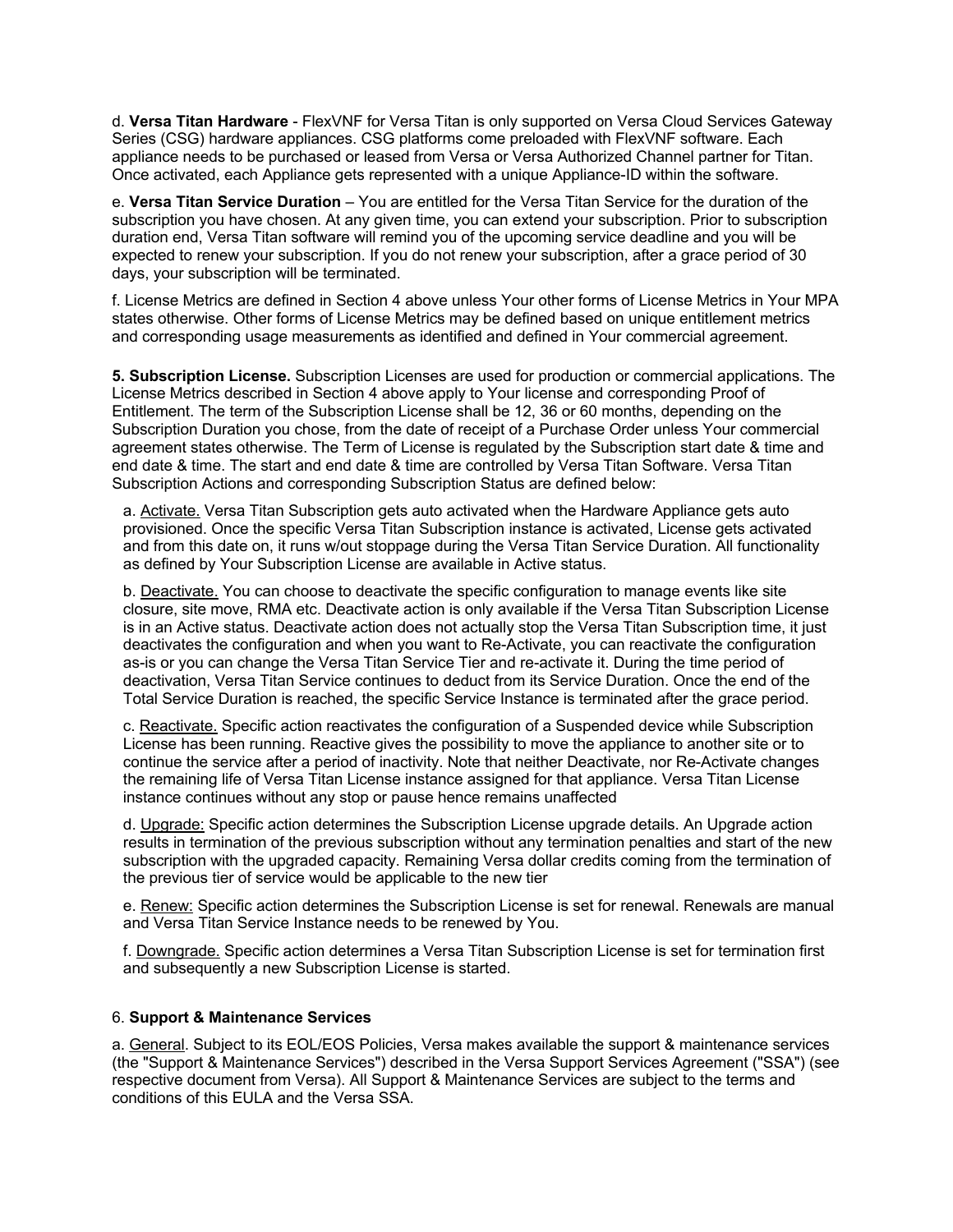b. Versa Titan Subscription License. Your Software is licensed under a Subscription. During the term of the Subscription, Versa shall provide Versa Titan Software Support & Maintenance Services at no additional charge.

c. Special Purpose Licenses. Versa has no obligation to furnish Support & Maintenance Services of any kind for Software licensed under a Special Purpose License. Versa may provide certain Support & Maintenance Services for Special Purpose Licenses for demonstration, lab & evaluation to the extent described in the Versa SSA or explicitly defined in your MPA.

d. Updates. Updates are available to You only as a part of Support & Maintenance Services. By downloading or taking delivery of any Update, Your rights with respect to the Update are subject to the terms the latest revision of this Agreement posted at the time of Your receipt of the Update, the then current applicable SSA, then-current EOL/EOS Policies, Your Proof of Entitlement for the Software and any non-standard terms and conditions specifically defined in Your MPA. Your rights to use the Update are also subject to Your ceasing all use of the replaced Software (or, as the case may be, the replaced portion of the Software if an Update is provided in form of a patch).

7. **Certain License Restrictions, Limitations and Prohibitions**. Notwithstanding any other term of this Agreement, this Section applies to all varieties of licenses, whether Subscription, Special Purpose Licenses or otherwise:

a. No Rights or Licenses Implied. Licenses or rights in the Software not expressly granted in this Agreement shall not arise by implication or otherwise.

b. Approved Source. You shall have no right or license in the Software unless You rightfully received the Software from an Approved Source.

c. No Sublicensing or Assignment. You may not sublicense, transfer or assign, whether voluntarily or by operation of law, any right or license in or to the Software or under any Proof of Entitlement. Any attempted sublicense, transfer or assignment shall be void. If You are a party to a transaction (or related series of transactions) involving a merger, consolidation or other corporate reorganization (collectively, a "Restructure") where You do not survive the transaction(s), the transaction(s) shall also be deemed a prohibited transfer.

d. You are Sole Licensee. No rights or licenses in the Software or any Support & Maintenance Services shall arise under this Agreement in favor of anyone other than You.

e. Separately Licensable Software. The software image that contains Software that You license from Versa or its "Approved Sources" might also include additional unlicensed features or functionality that You may not use unless You purchase a separate license at an additional fee. Features and functionality are not included in your license to the revision of the Software you licensed unless a feature description for that version of the Software identifies those features and functionality as being included in a specific Solution Tier or Solution Tier Option.

f. Restrictions on charging a fee for access or use. You shall not allow any customer or other third party to grant anyone else access for a fee or other consideration to services, content or resources that are generated, managed, distributed, provisioned, billed or enabled by the Software.

g. Other Use Restrictions and Prohibitions. You shall not, directly or indirectly:

Decompile, disassemble or reverse engineer the Software or modify, unbundle, or create derivative works based on the Software, except as expressly permitted by applicable law without the possibility of contractual waiver. If the law requires Versa to provide interface information to You to adapt the Software, Versa, at its option, may either (A) provide the information to You subject to Your acceptance of nondisclosure and use limitation terms that Versa reasonably requires, or (B) perform that adaptation itself at a reasonable charge for services.

Detach or separate any libraries, files, modules or other components embedded within a Software product or within a particular software image you have received even if any such library, file, module or other component is separately licensable, or use any such modules, files or other components separately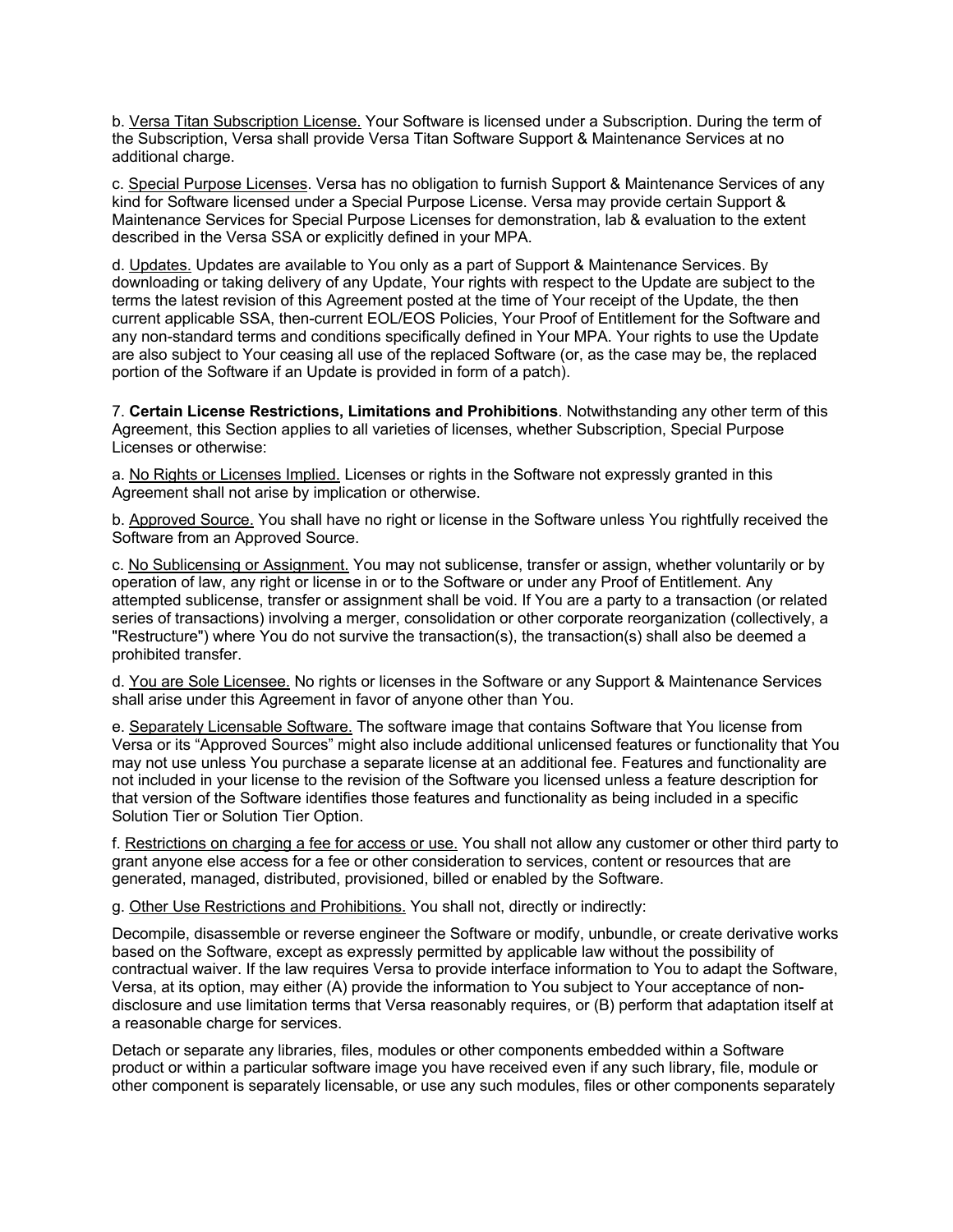from the Software product or software image in which it is embedded (except to the extent that a documented feature of the Software product is implemented by doing so);

Furnish any copy of the Software or other means of access to the Software to any third party other than to Your contractor(s) solely for Your benefit in performing its contract services for You and in that case only if that contractor has agreed to adhere to the terms of this Agreement. If You do furnish Software or access to Software to Your contractor(s), You shall remain fully and primarily responsible to Versa for compliance with all provisions of this Agreement;

Remove (or, if the license includes the right to make copies of the Software, fail to include in those copies) any readme files notices, disclaimers, marks and labels included in the Software as delivered by Versa; or

Use or allow use of the Software in violation of any applicable law or regulation or to support or facilitate any illegal activity.

### 8. **License and Maintenance Contract fees & Taxes.**

a. Fees. Unless otherwise specified in Your MPA, Your Proof of Entitlement or a separate written agreement between You and Versa or Versa Authorized Partner, all fees are due and payable in advance upon acceptance of Your purchase order.

b. Taxes. All prices and fees payable in respect of any license to Software (including any Subscription) or any Support & Maintenance Contract entered into with Versa or Versa Authorized Partner are exclusive of tax, unless it is stated otherwise in the contract between You and the Versa Authorized Partner. You shall be responsible for paying taxes arising from the licensing or delivery of Software (including any Subscription) or purchase of Support & Maintenance Services. If applicable, valid exemption documentation for each taxing jurisdiction shall be provided to Versa prior to invoicing, and You shall promptly notify Versa or Versa Authorized Partner if Your exemption is revoked or modified. All payments that You make shall be net of any applicable withholding tax. You will provide reasonable assistance to Versa or Versa Authorized Partner in connection with such withholding taxes by promptly providing Versa with valid tax receipts and other required documentation showing Your payment of any withholding taxes; completing appropriate applications that could reduce the amount of withholding tax to be paid; applying for reduced tax rates; and notifying and assisting Versa or Versa Authorized Partner in any audit or tax proceeding related to transactions hereunder. You shall comply with all applicable tax laws and regulations, and You will promptly pay or reimburse Versa or Versa Authorized Partner for all costs and damages related to any liability incurred by Versa as a result of Your non-compliance or delay with its responsibilities herein. Neither party shall be liable for taxes or assessments on the other party's net income, gross income, capital, net worth, franchise, privilege, property, or any similar taxes or assessments. Your obligations under this Section shall survive termination or expiration of this Agreement.

#### **9. Termination.**

a. Early Termination for Breach. If at any time You

i. fail to make timely payment of any applicable fees due in respect of Software licensed or Support & Maintenance Services, or

ii. use the Software in excess of Your purchased License Metric units but fail timely to notify Versa or Versa Authorized Partner of such excess use, or

iii. otherwise breach any term of this Agreement or Your MPA, then Versa or Versa Authorized Partner may, in addition to any other remedy to which it may be entitled, terminate Your license to the Software and any rights You may have to Support & Maintenance Services.

b. Termination for Insolvency. Either party may terminate Agreement, effective immediately upon written notice, if the other party becomes the subject of a voluntary or involuntary petition in bankruptcy or any proceeding relating to insolvency, receivership, liquidation or composition for the benefit of creditors, if that petition or proceeding is not dismissed with prejudice within sixty (60) days after filing.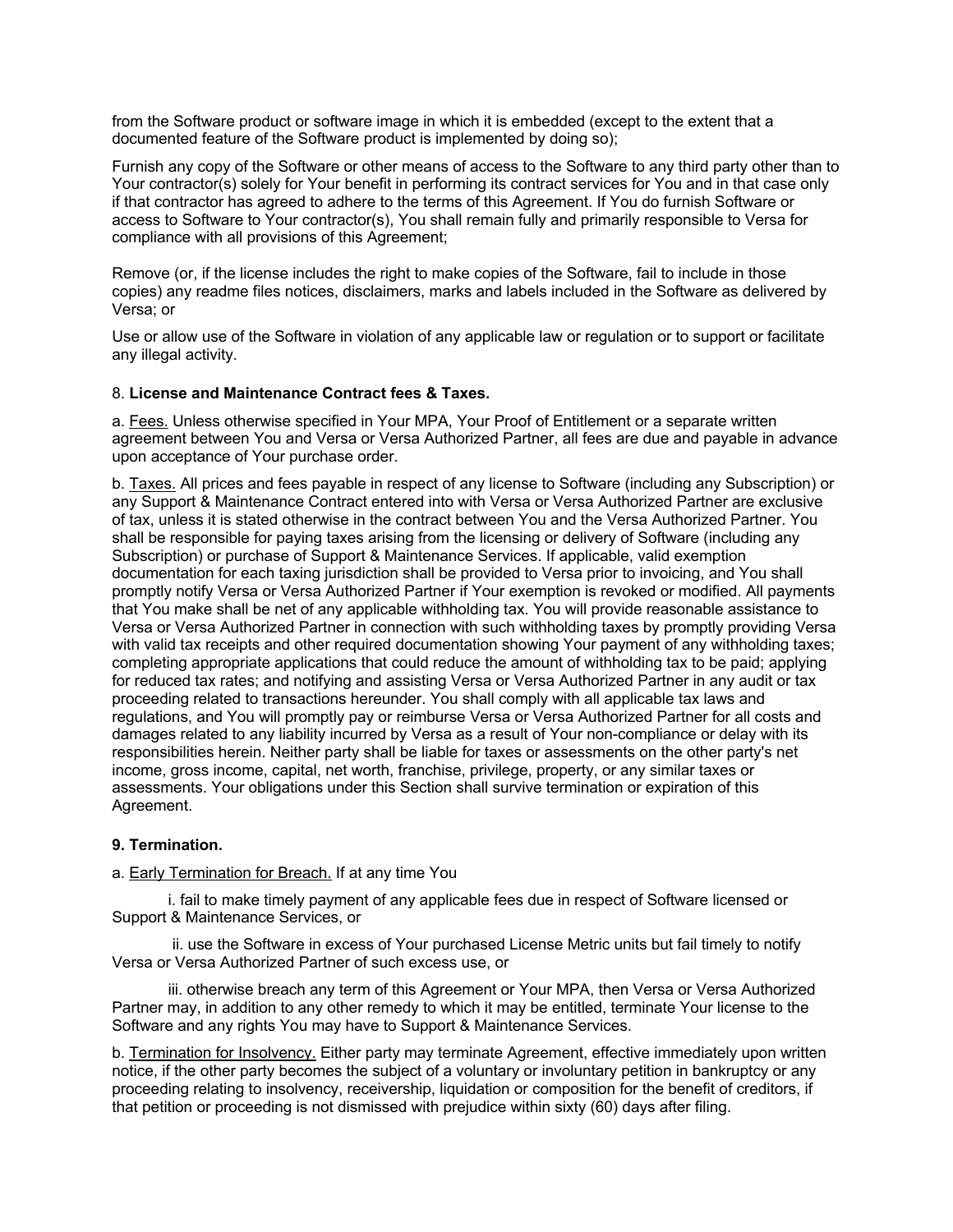c. Effect of Termination or Expiration. If Your license term expires without renewal or reinstatement or otherwise terminates, then You shall promptly destroy or return to Versa all copies of the Software and related documentation in Your possession or control.

d. Survival. The provisions of Sections 9 through 26 shall survive termination or expiration of this Agreement.

e. Early Termination. In the event of Service Termination prior to the subscription end date, the actual License Instance will continue to run until its originally planned subscription end date. Remaining credits may be used when the Service Instance is activated again. If all services are terminated, no fees will be paid back.

f. Downgrade of Subscription. Downgrade of an existing subscription is the equivalent of service termination, which requires an early termination fee, if any, and the start of a new subscription service.

# 10. **Product Direction Statements & Confidential Information**

a. Versa may from time to time disclose information related to its development and plans for future products, features or enhancements ("Product Direction Statements"). Product Direction Statements are subject to change at any time, without notice. Except as may be set forth in definitive agreements for a specific potential transaction, Versa provides no assurances, and assumes no responsibility, that future products, features or enhancements will be introduced. Except as may be set forth in definitive agreements for a specific potential transaction, You should not base purchasing decisions upon reliance of timeframes or specifics outlined in Product Direction Statements, because Versa may delay or never introduce the future products, features or enhancements.

b. "Confidential Information" includes any information disclosed by one party to the other relating to the Software or any Support & Maintenance Services (i) in tangible form if it is designated "Confidential" or "Proprietary"; (ii) orally, if also summarized in writing and delivered to the other party within 30 days of disclosure; or (iii) that by the nature of the information and the circumstances of the disclosure, the receiving party should reasonably infer to be confidential or proprietary. Without limiting the foregoing, any Product Direction Statements, and any results of any benchmarking or other testing You perform on the Software, shall be considered Versa Confidential Information. Confidential Information does not include information that: (a) is or becomes generally known through no fault of the receiving party, (b) is known to the receiving party at the time of disclosure, as evidenced by its records, (c) is hereafter furnished to the receiving party by a third party as a matter of right and without restriction on disclosure; (d) is independently developed by the receiving party without any breach of this Agreement; or (e) is disclosed in response to a valid order of a court or other governmental body or is otherwise required by law to be disclosed, provided the responding party gives sufficient notice to the other party to enable it to take protective measures.

c. Each party will use a reasonable degree of care to maintain all Confidential Information of the other in confidence and neither will disclose to any third party nor use Confidential Information of the other for any unauthorized purpose. Each party may only disclose Confidential Information to those of its employees and representatives that both (i) may have a need to know for purposes of internal evaluation in the case of any Product Direction Statements or otherwise for Your internal purposes in configuring, installing, using or supporting the Software and (ii) are legally bound by confidentiality obligations no less stringent than those of this Agreement. No rights or licenses to intellectual property in Confidential Information are granted by either party under this Agreement, whether express, implied or otherwise.

d. All Confidential Information will be returned immediately to the disclosing party after the receiving party's need for it has expired or upon request of the disclosing party or termination of this Agreement. Each party agrees that the violation of the confidentiality provisions will cause irreparable injury to the other entitling the other party to immediate injunctive or other equitable relief, in addition to, and not in lieu of, any other remedies such party may be entitled to.

e. Nothing in this Agreement shall prohibit or limit either party's use or disclosure of the U.S. Federal income tax treatment and U.S. Federal income tax structure of any transaction contemplated by this Agreement and all materials of any kind (including opinions or other tax analyses) that are provided to it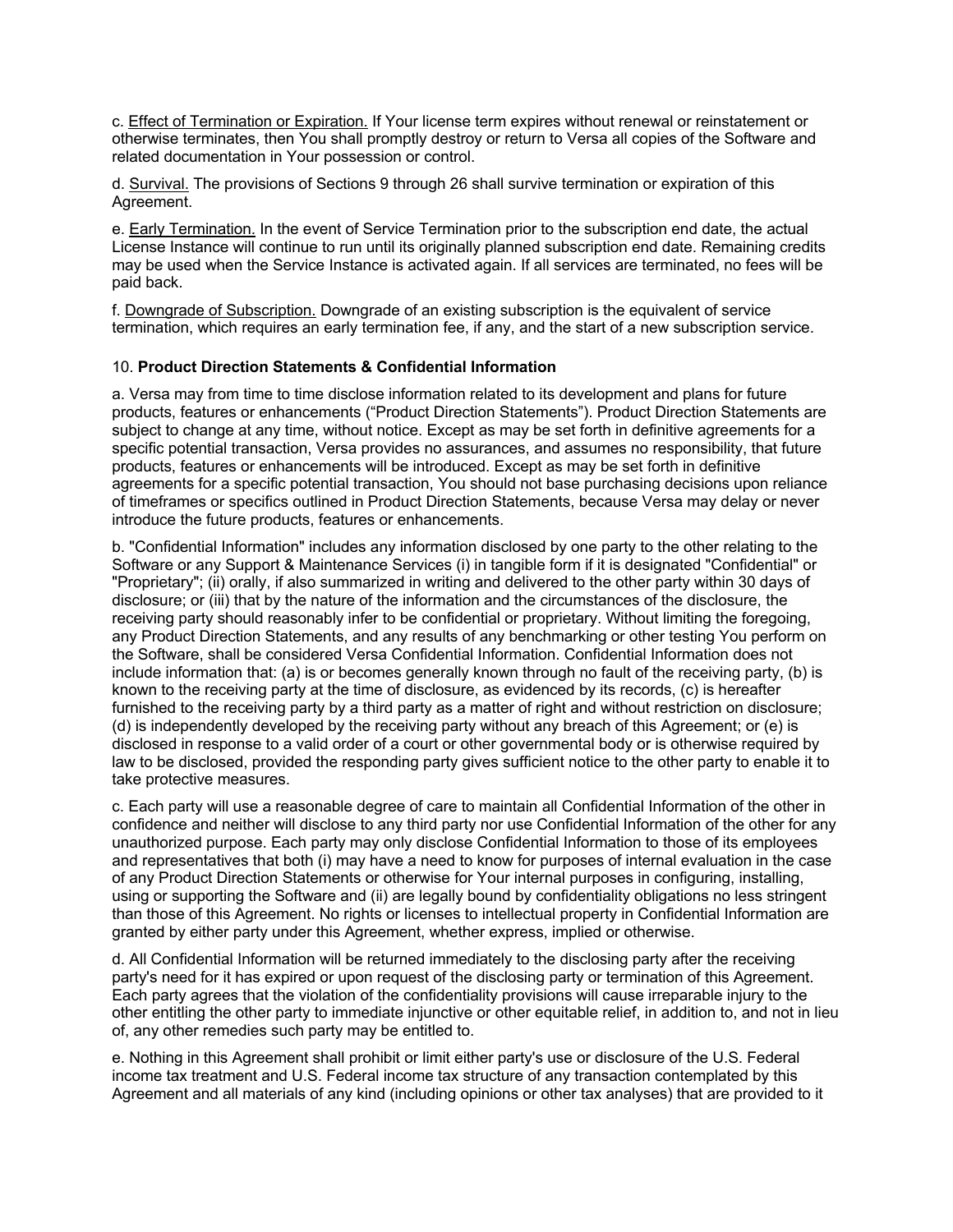relating to such tax treatment or tax structure, except where confidentiality is necessary to comply with applicable federal or state securities laws.

11. **Your Data.** Unless Versa otherwise agrees in a signed writing, You shall not disclose or provide Versa or Versa Authorized Partner access to any personally-identifiable information, whether in data or any other form. You shall be solely responsible for all consequences of any such disclosure or grant of access.

12. **Ownership.** Versa and Versa's licensors, respectively, retain exclusive ownership of all right, title, and interest of all intellectual property in and to the Software. Nothing in this Agreement constitutes a sale or other transfer or conveyance of any right, title, or interest in the Software.

### 13. **Limited Warranty**.

a. SOFTWARE LICENSED FOR LAB USE, EVALUATION USE OR DEMONSTRATION USE ARE FURNISHED "AS IS" WITH ALL FAULTS AND WITHOUT WARRANTY OF ANY KIND, EXPRESS OR IMPLIED. For any other license of Software under this Agreement, Versa warrants for Your sole benefit that for a period of thirty (30) days from the commencement of the license term (herein, the "Warranty Period"), the Software delivered, shall be confirm in all material respects to Versa's published specifications under normal authorized use consistent with the product instructions. You may not make a warranty claim after lapse of the Warranty Period. In the event of any breach of the foregoing warranty, Versa shall at Versa's option (i) replace non-conforming copy with one that conforms to specification, (ii) use commercially reasonable efforts to provide You with a remedy or procedure to circumvent the nonconformity, (iii) refund You the License fee paid for the nonconforming copy. Any nonconformity must be reported to Versa in written form and with supporting information reasonably requested by Versa to enable verification, diagnosis and to correct the nonconformity. THIS SECTION 13 STATES YOUR SOLE AND EXCLUSIVE REMEDY AND THE ENTIRE LIABILITY OF VERSA FOR BREACH OF ANY WARRANTY FOR ANY BREACH OF WARRANTY BY VERSA WITH RESPECT TO VERSA SOFTWARE.

b. Restrictions: No warranty will apply if the Software (i) has been altered, except by Versa; (ii) has not been installed, operated, repaired, or maintained in accordance with documentation and instructions supplied by Versa; (iii) has been subjected to unreasonable physical, thermal or electrical stress, misuse, negligence, or accident or (iv) has been licensed solely for Lab Use, Evaluation Use or Demonstration Use or if the Software is beta software or otherwise not commercially released. In addition, neither the Software nor any hardware system on which it may be installed is designed or intended for (i) use in the design, construction, operation or maintenance of any nuclear facility, (ii) navigating or operating aircraft; (iii) operating life-support or life-critical medical equipment or (iv) incorporation in a dwelling or for personal, family, or household purposes or otherwise for use as a consumer product, and Versa disclaims any express or implied warranty of fitness for such uses. You are solely responsible for backing up its programs and data to protect against loss or corruption. VERSA WARRANTY OBLIGATIONS DO NOT INCLUDE INSTALLATION, REINSTALLATION OR SUPPORT & MAINTENANCE SERVICES OF ANY KIND.

c. Versa Networks warrants Versa CSG Hardware Appliances for a period of two (2) years from the Start Date, Versa Networks hardware purchased by customer ("Hardware") shall be free of defects in material and workmanship under normal authorized use consistent with the product instructions. This product warranty extends only to the original purchaser of the Hardware from a Versa Authorized Reseller or Versa Networks, itself. In the event that Versa Networks receives notice during the warranty period that any Hardware does not conform to its warranty, Customer's sole and exclusive remedy, and Versa Networks sole and exclusive liability, shall be for Versa Networks, at its sole option, to either repair or replace the non-conforming Hardware in accordance with this limited warranty. Hardware replaced under the terms of any such warranty may be refurbished or new equipment substituted at the option of Versa Networks. Versa Networks will use commercially reasonable efforts to ship the replacement Hardware within 6 to 8 (six to eight) weeks after receipt of the product at a Versa Networks Repair Center. Actual delivery times may vary depending on the customer location. For more details on hardware, please refer to Versa Warranty Document.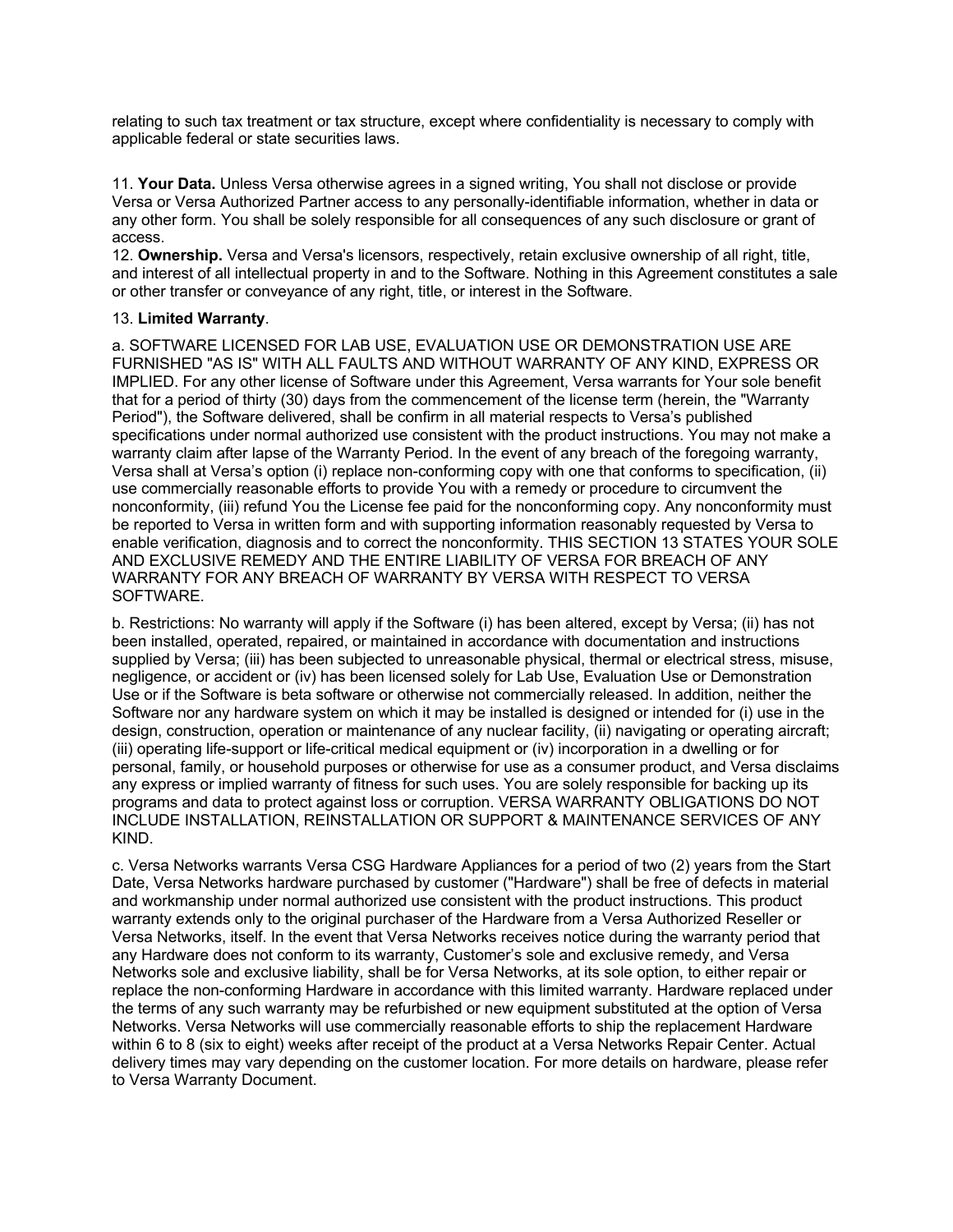d. VERSA DISCLAIMS ANY WARRANTY, REPRESENTATION OR ASSURANCE THAT THE SOFTWARE, OR ANY EQUIPMENT OR NETWORK RUNNING THE SOFTWARE, WILL OPERATE WITHOUT ERROR OR INTERRUPTION, OR WILL BE FREE OF VULNERABILITY TO INTRUSION OR ATTACK.

e. Disclaimer of All Other Warranties. EXCEPT AS EXPRESSLY PROVIDED IN THIS SECTION 13, TO THE EXTENT PERMITTED BY LAW VERSA DISCLAIMS ALL WARRANTIES IN AND TO THE SOFTWARE (WHETHER EXPRESS, IMPLIED, STATUTORY, OR OTHERWISE), INCLUDING ANY IMPLIED WARRANTY OF MERCHANTABILITY, FITNESS FOR A PARTICULAR PURPOSE, AND NONINFRINGEMENT, SATISFACTORY QUALITY, NON-INTERFERENCE, ACCURACY OF INFORMATIONAL CONTENT, OR ARISING FROM A COURSE OF DEALING, LAW, USAGE, OR TRADE PRACTICE. TO THE EXTENT AN IMPLIED WARRANTY CANNOT BE EXCLUDED, THAT WARRANTY IS LIMITED IN DURATION TO THE EXPRESS WARRANTY PERIOD.

This disclaimer and exclusion shall apply even if the express warranty fails of its essential purpose.

### 14. **Limitation of Damages.**

a. IN NO EVENT SHALL THE CUMULATIVE LIABILITY OF VERSA, ITS DIRECTORS, OFFICERS, EMPLOYEES, AFFILIATES, SUPPLIERS AND LICENSORS, FROM ALL CAUSES OF ACTION AND ALL THEORIES OF LIABILITY (WHETHER UNDER CONTRACT OR STATUTE, IN TORT (INCLUDING PRODUCT LIABILITY) OR OTHERWISE), EXCEED THE PRICE PAID TO VERSA FOR LICENSED RIGHTS TO THE SOFTWARE, FOR THE SUBSCRIPTION OR FOR THE CONTRACT FOR SUPPORT & MAINTENANCE SERVICES, WHICHEVER GAVE RISE TO THE CLAIM.

b. NEITHER VERSA NOR ITS DIRECTORS, OFFICERS, EMPLOYEES, AFFILIATES, SUPPLIERS OR LICENSORS SHALL BE LIABLE FOR ANY LOST PROFITS, LOSS OF DATA, OR COSTS OR PROCUREMENT OF SUBSTITUTE GOODS OR SERVICES, OR FOR ANY SPECIAL, INDIRECT, OR CONSEQUENTIAL DAMAGES ARISING OUT OF THIS AGREEMENT OR RELATING TO THE SOFTWARE OR SERVICES PROVIDED HEREUNDER.

15. **Compliance with Laws; Export Requirements.** You shall comply with all applicable laws and regulations in connection with use of the Software and any Support & Maintenance Services. You acknowledge and agree that the Software as well as related technical data and assistance that may be furnished in the course of the Support & Maintenance Services may contain encryption or encryption technology and are all subject to legal and regulatory controls and restrictions on export and re-export, including those of the U.S. Department of Commerce. You warrant and represent that the Software was not furnished to You as a result of an export or re-export or import in violation of US or other applicable laws or regulations, that You are not on any Denied Persons list or other list published by the US Government of parties to whom exports or re-exports of products subject to export controls are forbidden, that no Software is located in or controlled from a site in a Group E country (Cuba, Iran, North Korea, Syria or Sudan), and that You are not using any Software or technology furnished hereunder or in connection with any Support & Maintenance Services to further activities in support of development, manufacture or use of nuclear fuel or weapons, missiles, or chemical or biological weapons. You further covenant that You will immediately notify Versa if at any time those warranties and representation become no longer accurate. Regardless of any disclosure You might make to Versa of an ultimate destination of the Software, You shall not export, either directly or indirectly, any Software without first obtaining any and all necessary approvals from the U.S. Department of Commerce or any other agency or department of the United States Government is required. You understand and agree that Versa may without liability or breach impose certain restrictions and conditions on Support & Maintenance Services in order to protect against violation of export control laws.

16. **Commercial Computer Software.** The Software is a "commercial item" as defined at Federal Acquisition Regulation (48 C.F.R.) ("FAR") section 2.101 comprised of "commercial computer software" and "commercial computer software documentation" as those terms are used in FAR 12.212. Consequently, regardless of whether You are the US Government or a department or agency thereof,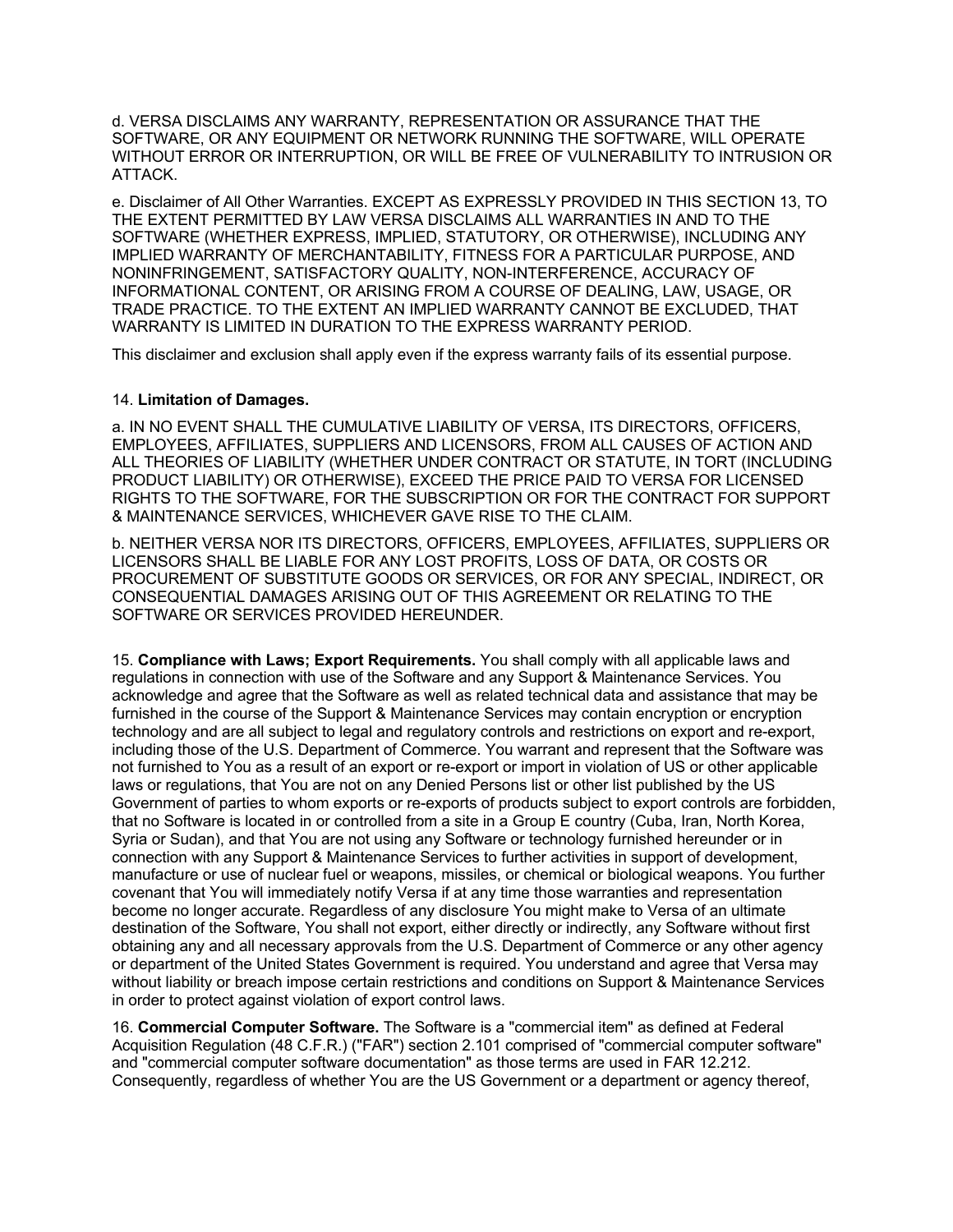You shall acquire only those rights with respect to the Software that are set forth in this Agreement and Your Proof of Entitlement.

17. **Third Party Software.** Any licensor of Versa whose software is embedded in the Software shall be a third party beneficiary with respect to this Agreement, and that licensor shall have the right to enforce this Agreement in its own name as if it were Versa. In addition, certain third party software may be provided with the Software and is subject to the accompanying license(s), if any, of its respective owner(s). To the extent portions of the Software are distributed under and subject to open source licenses obligating Versa to make the source code for those portions publicly available (such as the GNU General Public License ("GPL") or the GNU Lesser General Public License ("LGPL")), Versa will make those source code portions (including Versa modifications, as appropriate) available upon request for a period of up to three years from the date of distribution. You may obtain a copy of the GPL at

http://www.gnu.org/licenses/gpl.html, and a copy of the LGPL at http://www.gnu.org/licenses/gpl.html, and a copy of the LGPL at http://www.gnu.org/licenses/lgpl.html. Open source information and information on contacting Versa can be found at http://www.versa-networks.com /support.

18. **Governing Law.** This Agreement (including all documents incorporated herein) and the terms of any Support & Maintenance Contract with Versa, shall be governed by the laws of the State of California (without reference to its conflicts of laws principles). The provisions of the U.N. Convention for the International Sale of Goods shall not apply. The provisions of the Uniform Computer Information Transactions Act shall not apply. For any disputes arising under this Agreement or any Support & Maintenance Contract that You may have with Versa, the Parties hereby consent to the personal and exclusive jurisdiction of, and venue in the courts of the state of California (and the US District Court for the district of Northern California).

19. **Force Majeure**. Except for Your duty to make payment for Software or Services, and except for Your unauthorized installation or use of Software, neither party will be responsible for any failure or delay in its performance due to causes beyond its reasonable control, including, but not limited to, acts of God, war, riot, embargoes, acts of civil or military authorities, fire, floods, earthquakes, accidents, strikes, or fuel crises ("Force Majeure"), provided that the party gives prompt written notice thereof to the other party and uses its diligent efforts to resume performance. Either party shall be entitled to terminate this Agreement if the Force Majeure event continues for a period of one month.

### 20. **Applicability of This Agreement.**

a. Separate Signed Agreements. If You and an authorized representative of Versa have signed a valid separate written agreement governing Your use of any or all Software licensed from Versa, then with respect to that Software that signed agreement will take precedence over any inconsistent terms of this Agreement.

b. Transition Rules. If You licensed any Software from Versa under a different End User License Agreement or a separate signed agreement, then this Agreement shall apply to that Software if and when, following posting of this Agreement at http://www.versa-networks.com/support/docs/eula.html, You either purchase additional License Metric units for the Software, renew the license at the end of the License Term, or purchase new License Grants.

21. **Complete Agreement & Modifications.** This Agreement together with the applicable SSA, constitutes the entire agreement between the parties regarding its subject matter and supersedes all prior agreements, commitments or representations, oral or written related to the Software and Support & Maintenance Services. The terms and conditions of this Agreement will supersede all pre-printed terms and conditions contained on any purchase order, task order or other business form submitted by either party to the other. Except as otherwise provided in subsection 21.a below, this Agreement may not be amended or modified except by a writing executed by the duly authorized representatives of both parties.

a. Future Modifications. Versa may at any time post on its website (or that of its affiliates) modifications or restatements of this Agreement, SSA, EOL/EOS Policies or any other policy or guideline referenced in this Agreement or the SSA. Any such modification shall govern the terms of Your license for any extension or renewal term of the license (or of any Subscription or Support & Maintenance Contract, as applicable), but only if that extension or renewal term or reinstatement period starts after posting of the